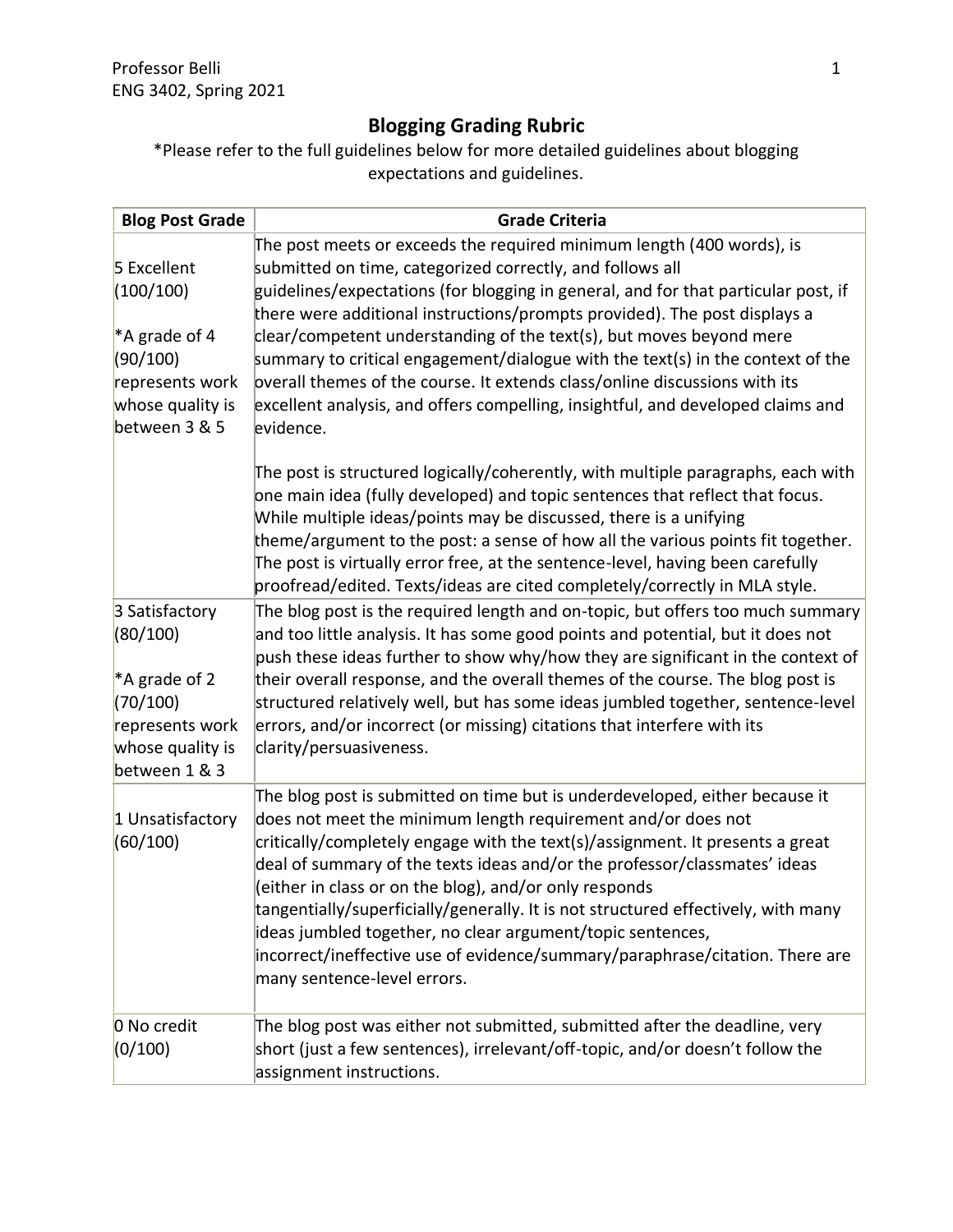### **Blogging Expectations & Guidelines**

We are using [City Tech's](https://openlab.citytech.cuny.edu/) OpenLab (built on the blogging software WordPress) for our course site. On the [course site](https://openlab.citytech.cuny.edu/belli-sp2021-eng3402/) you can find everything you need this semester. However, this is not just a place where you will come to find information and read what I or others have already written. Instead, you are expected to consistently and actively participate in creating content on the site by blogging: posting reflections and analyses of texts, discussing ideas with me and your classmates, reading and commenting on what others have posted, and linking to/reflecting on interesting and relevant material you have found through everyday experience as well as outside research. Below are detailed guidelines for OpenLab Composing (Blogging) for the course, which is a **significant portion (30%) of your overall course grade.**

# **Blog Quantity & Deadlines**

There may be multiple blog posts/comments due every week and these assignments ensure that (and evaluate how) you are actively engaging with the materials and the ideas presented in the course on a regular basis. Unless otherwise noted, **all blogs are due by the start of class (10:00am) on the due date listed.** I strongly encourage you to blog as early as possible, in order to give both your classmates and me adequate time to read/comment on your writing (we will use this writing as part of our in-class discussions and workshops). Your writing (blogs and comments) are an integral part of our course material. **Late blogs will receive no credit.**

Unless otherwise noted, all blog posts should be **a minimum of 400 words** (though I encourage you to write longer ones), though comments can (and should!) be shorter because often you are just dropping a quick response to someone else.

You are expected to **read all blog posts/comments** on our site (including those made by me and by your classmates), ideally **before each class begins**. This is a part of the **required reading** for the course, and is a necessary/mandatory component of your coming prepared to class ready to discuss the day's texts. Anything written in a blog or comment is fair game for class discussion, quizzes (which could be unannounced), essays, projects, and exams.

# **Blog Formality & Mechanics**

Blogging has a particular form and genre, conventions/characteristics unique to it (just like any other mode of writing), and we will discuss this style more as the semester progresses. For now, keep in mind that your entries are informal writing assignments (you can–and should!–use "I") and you do not need to be revise them as meticulously as your formal essays or projects. However, **you must still edit/proofread** them for coherence/meaning as well as obvious spelling/grammar mistakes. And, **always categorize your posts** (we will experiment with "tagging" them throughout the semester, but more on that later ... for now, just remember to categorize).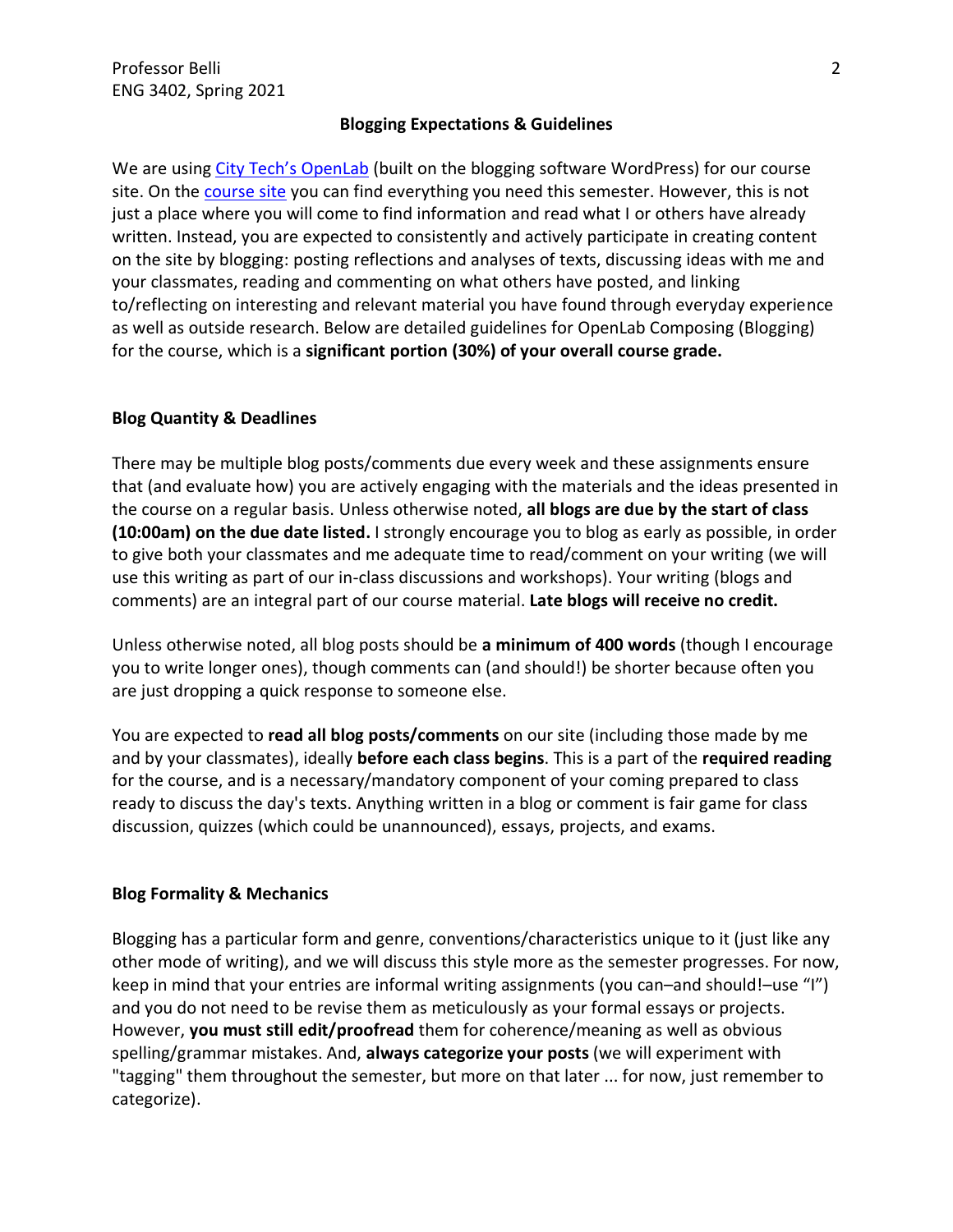#### **Blog Purpose**

Blogging prepares you for our in-class discussions and your larger assignments, but it also is an opportunity to reflect on your everyday experiences, current news/events, and personal thoughts/emotions that are related to our course content and to your progress as science fiction readers and as critical thinkers and writers this semester. You are not restricted to just blogging when you are assigned to do so … you should blog about things you are interested in and you feel would be of interest to others in the class. Additionally, if you want to strengthen your writing skills or increase your English language proficiency, you're in luck: simply writing on a regular basis will aid you tremendously in reaching these goals. I encourage you to blog often!

Sometimes you will be blogging an individual reflection or reading response (similar to a journal entry), sometimes you will be posting a writing assignment (such as a proposal or draft of essay), and other times you will participate in an on-going conversation with others in the class (a prompt will either be provided by me or another student). You may be expected to kick off a discussion on our blog, and then others will be expected to respond to you by commenting on your post. The material you post on our course blog will become part of our class meetings: I will discuss excerpts from student blogs (both to facilitate writing workshops and to use as a jumping-off point for the day's reading/discussion). In addition, everyone in the course will be reading your writing, so you should spend as much effort as possible composing your writing there. Please note that **our OpenLab course site is public, so anything you post (whether a post or comment) is visible to anyone on the Web.** Think about the type of content you would feel comfortable with your parents, employers, other professors, and friends seeing as representative of your work, and then post accordingly. Don't be intimidated to put your writing out there, but be intentional.

### **Blog Grading**

I will be reading/assessing your blogs regularly, and you will receive a grade for each blog, after it is due. Grades will appear as a "private comment" on your post, which will be visible only to you and me (the other students in the course cannot see them, and neither can the broader public). You can view the grade for all of your posts in your course Dashboard, under "Posts." Please see the Blogging Grading Rubric above for more detail about how your OpenLab compositions will be assessed.

Please note, however, that simply skimming a reading and jotting down a few words about it does not mean that you have satisfactorily fulfilled a blog post. Similarly, only using spelling/grammar check on your computer does not count as revision/proofreading. You will be graded on the quality of your engagement with the material and the effectiveness of your presentation of your ideas. Missing blogs and incredibly short, general, and/or sloppy blogs will be given no credit and will negatively affect your overall course grade. Also, note that all blogs are time-stamped automatically and **late blogs will receive no credit.** Blogs that are **not properly categorized with the appropriate content category will receive no credit.**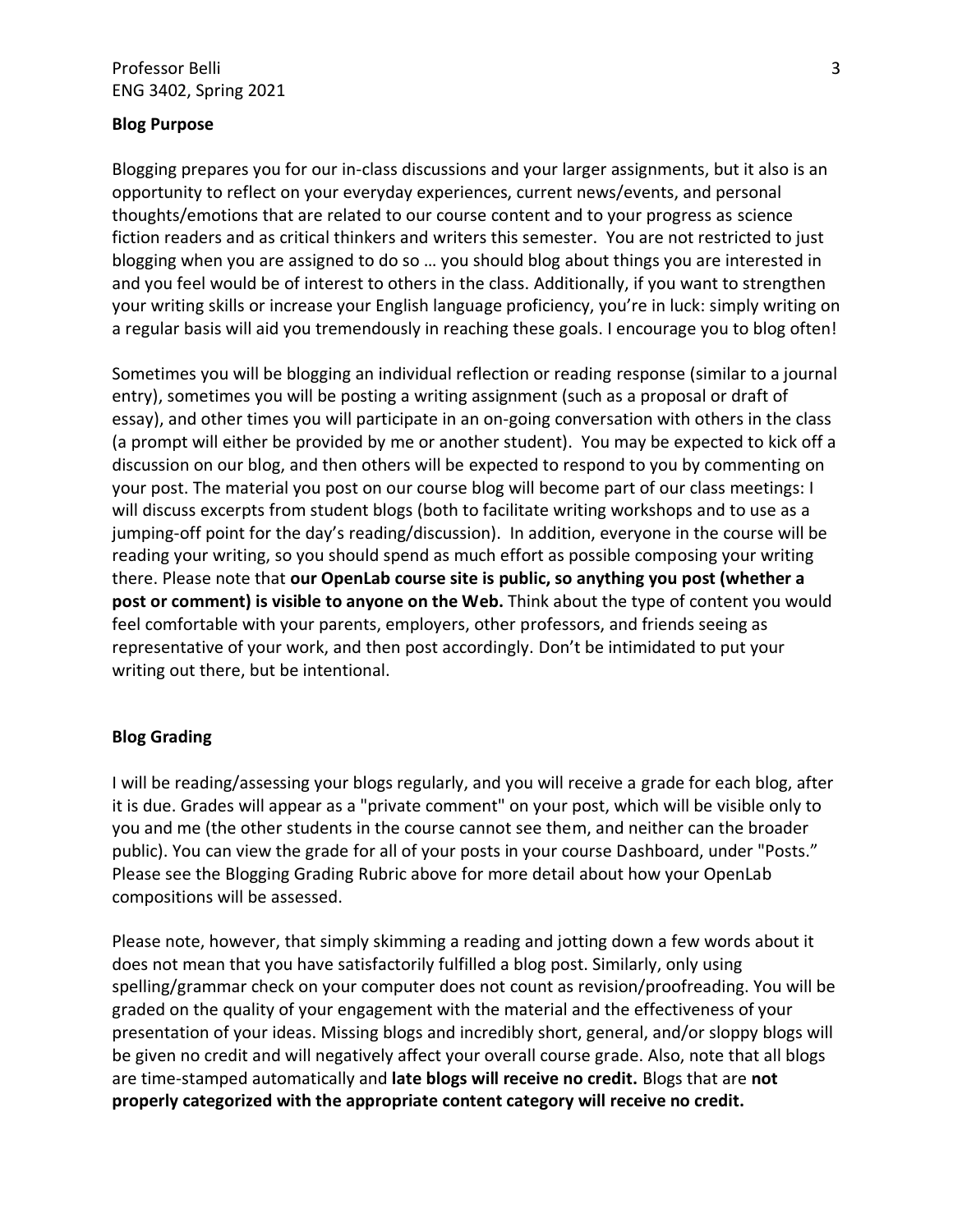Professor Belli ENG 3402, Spring 2021

Periodically, I will designate certain blogs that are particularly strong/successful as "Featured Posts." Throughout the semester, students will also be asked (required) to nominate a blog each week for a "People's Choice Post." It is an honor to have your writing chosen for a Featured Post or People's Choice Post (though you shouldn't feel badly if yours isn't chosen ... everyone can't always be featured!), and you can use these excellent blogs as models for your own work.

Our in-class blogging workshops along with your blog grades provide an ongoing assessment of your writing (and its improvement) but I am always more than happy to discuss your writing in more detail with you. You are welcome to **visit my office hours** at any point during the semester to get more detailed individualized feedback on your blogging and to discuss strategies for improvement.

#### **Blog Titles**

Make sure to title each blog with a concise, relevant title that clearly reflects the content of your contribution. Blog posted will automatically provide your name and the date/time you post, so there is no need to put this information in the subject line. A reader should be able to quickly glance at your blog title and have a good sense about what it contains (much like the tile of an essay or a book chapter).

#### **Blog Content**

Unless otherwise noted or provided with a specific prompt or discussion question/s, your assigned blogs are a response to the course texts (remember, a "text" can be a short story, film, newspaper article, novel, website, advertisement, TV show, video game, song, draft of your own/a classmate's writing, etc.).

\*Don't become dependent on secondary sources to understand the texts we are reading, however. Unless specifically stated otherwise, **I am primarily interested in your close reading of the texts**. I want to see you work through the assigned texts, not simply report back what someone else has already written about them. When we get to the research component of our course, this will of course change, but we'll discuss that change when it comes.

If you feel stuck and don't know what to write, consider one of the following approaches:

• Find a quote, passage, or idea from one of the texts (or multiple texts) that particularly grabs your attention, is provocative, raises questions, or confuses you (however, make sure to try to grapple with the issues, not just state, "I don't know what this means!"). Provide the excerpt (properly cited, with quotation marks and page number in parentheses) and then build your blog around engaging this excerpt.